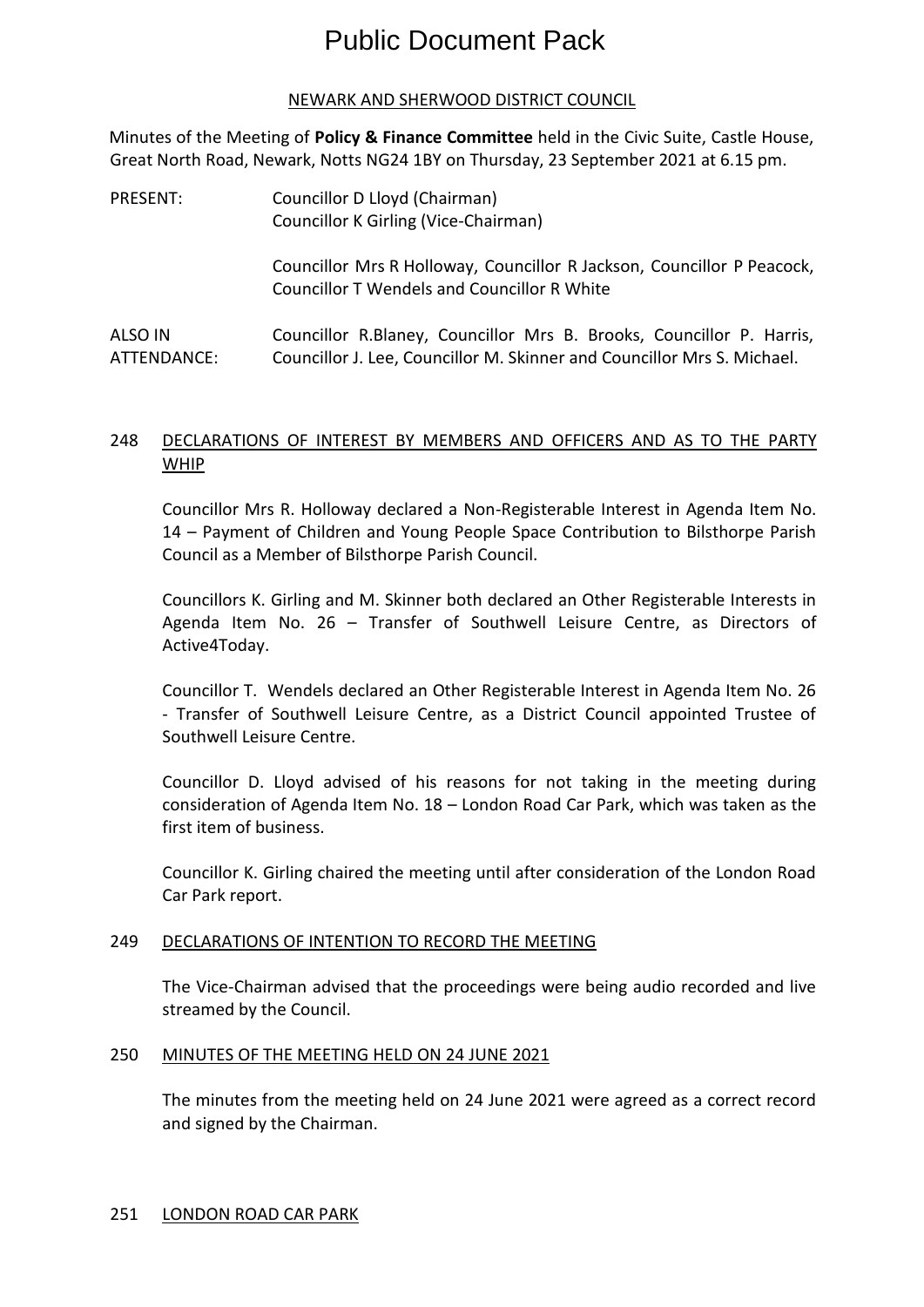The Director - Planning and Growth presented a report concerning a review of the London Road Car Park extension scheme which was requested in response to a petition presented to the Full Council on 7 March 2019. The report referred to four options open to the Council in respect of the scheme. However, when presenting the report the Director – Planning & Growth advised that an approach had been made by the solicitors acting for Datch Properties Limited, who now owned the site, which revised the terms in relation to the first option set out in the report, and a further proposal for a new or revised lease for a 30 year term at £25k per annum which would not require a car park to be built on the green space.

The Committee agreed that this was a significant proposal and therefore further time was necessary to consider the new information which was being reported.

AGREED (unanimously) that in light of the new information which was reported to the Committee, the item be deferred for consideration by the Full Council at their next meeting to be held on 12 October 2021.

## Reason for Decision

To enable full consideration of the new information that was reported to the Committee.

## 252 FORWARD PLAN OF POLICY & FINANCE ITEMS

Councillor D. Lloyd joined the meeting at this point in the proceedings.

The Committee noted the Forward Plan items to be considered by the Committee over the next 12 months.

## 253 RECONSTITUTION OF WORKING PARTIES / TASK & FINISH GROUPS

The Committee considered the report of the Chief Executive which sought to reconvene the Working Parties and Task & Finish Groups established by the Policy &Finance Committee.

AGREED (unanimous) that:

- (a) the Working Parties/Task & Finish Groups set out in the appendix to the report be reconvened; and
- (b) Councillors S. Haynes, J. Kellas and T. Wildgust be appointed as the additional three Conservative Group Members on the Member Development Task & Finish Group; and
- (c) Councillor Girling be appointed as the Policy & Finance Committee representative on the Local Development Framework Task Group.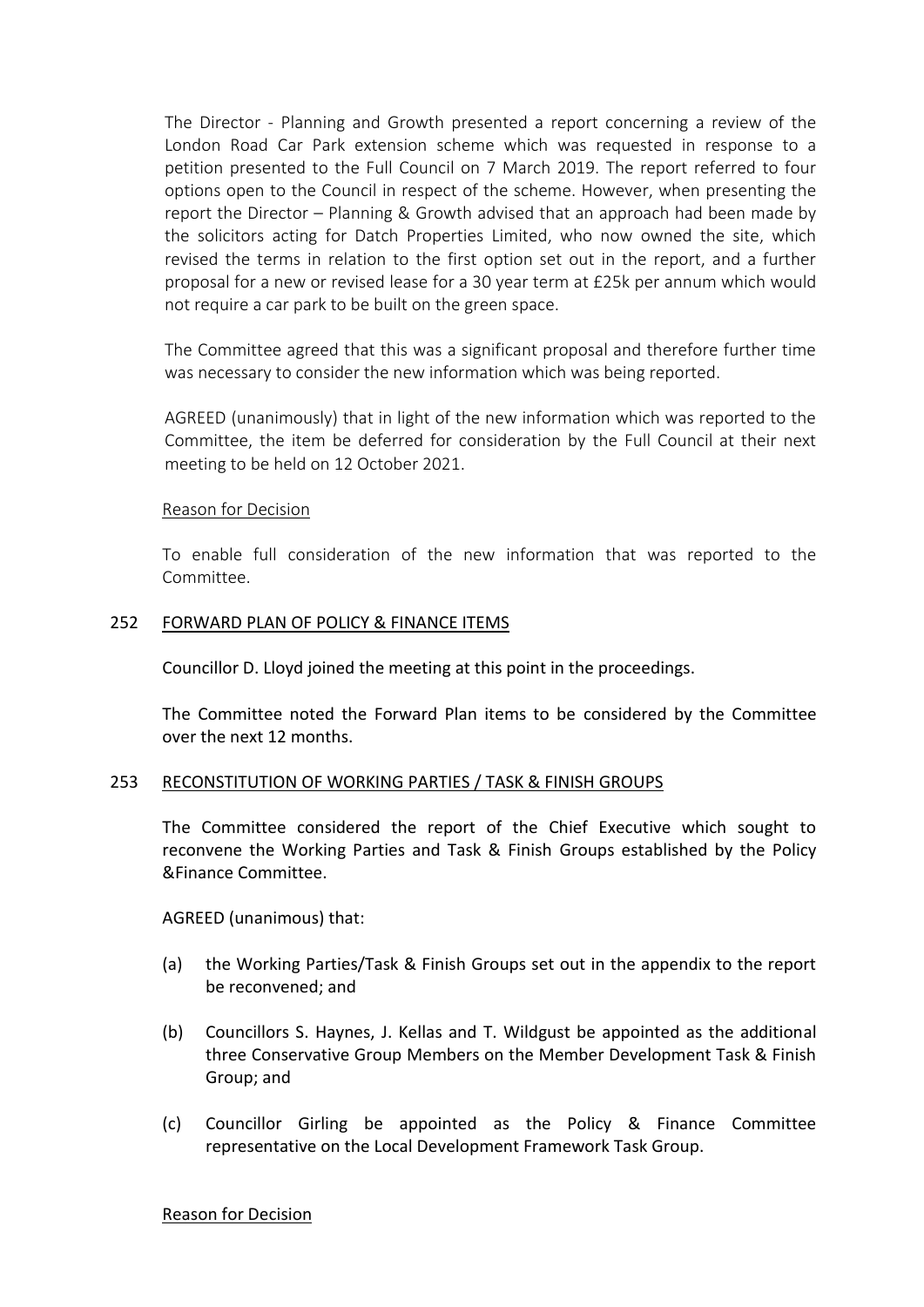To reconvene the appropriate Working Parties/Task & Finish Groups.

## 254 STREET NAMING AND NUMBERING POLICY

The Director - Planning & Growth presented a report which set out a new Street Naming and Numbering Policy for adoption and sought authorisation to formalise the legislation the Council would use in carrying out the function. The main purpose of the proposed policy was that every property in Newark and Sherwood had a unique, clear and consistent address. A copy of the proposed Policy was attached as Appendix 1 to the report.

In updating the Policy, regard had been made to the legislation under which street name and numbering can be carried out, and a review of other council's street name and numbering guidance, new national guidance and the Council's existing guidance. The report set out some of the issues of concern in respect of street naming including using the names of deceased or living persons and timescales. Members expressed their disappointment that streets cannot be named after living people, as it could often be a fitting tribute to people who had made significant contribution to the local community.

## AGREED (unanimously) that:

- (a) a resolution be made to adopt:
	- Sections 17 and 18 of the Public Health Act 1925 for the naming and alteration of names of streets in respect to naming; and
	- Sections 74 and 75 of the Town Improvement Clauses Act 1847 is used for the numbering of buildings;
- (b) the above resolution be notified to Town/Parish Councils and Parish Meetings and notices placed within the Newark Advertiser and Mansfield Chad in accordance with Paragraph 25, Schedule 14 of the Local Government Act 1972; and
- (c) the Street Naming and Numbering Policy, as attached as an appendix to the report, subject to the inclusion of 'Wong' as a name suffix in Section 10, be adopted following the undertaking of (b).

## Reason for Decision

Adoption of the proposed Street Naming and Numbering policy will provide clear guidance for service users and align with national guidance in relation to Street Naming and Numbering. Undertaking the notification process will formalise the Council's approach in accordance with legislation.

#### 255 TARGET HARDENING OF KEY LOCATIONS TO MITIGATE THE RISK OF UNAUTHORISED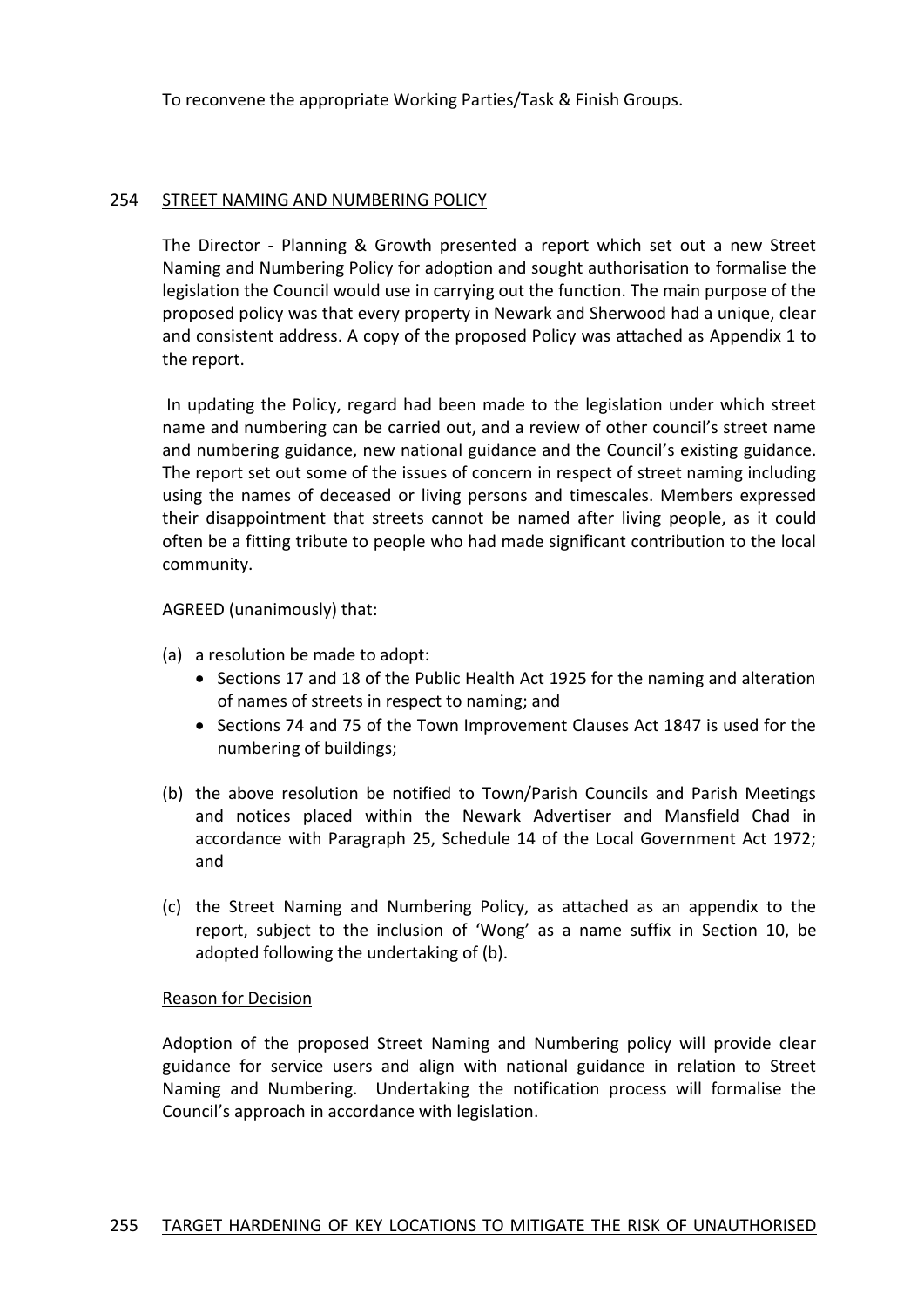## ENCAMPMENTS

The Director - Communities & Environment presented a report detailing proposals to mitigate the risk of unauthorised encampments within the District, following a series of sustained encampments by gypsy and traveller groups of several areas of Council owned and managed land. There was a recognised need for gypsy and traveller sites within the district to address the requirements of resident travellers as identified in the Council's Gypsy and Traveller Accommodation Assessment, and the Planning Policy team would continue to work with partners to ensure that suitable sites were available. The purpose of 'target hardening' was to assist with efforts to divert nonresident groups travelling through the District to suitable sites.

The report identified 21 at risk sites for which a range of modifications considered to restrict access were detailed, along with projected costs. Most proposed works would not affect general usage or aesthetics of the sites. Where more extensive works were required, these would be shared with the relevant Ward Member and community groups. The Committee noted the 'designing out' crime and increasing resilience was emphasised within the planning process.

AGREED (unanimously) that:

- (a) the approach to preventing unauthorised encampments on at risks sites in Newark & Sherwood, to avoid significant eviction costs and potential disruption to local communities be supported;
- (b) funding of £131,010 to undertake the works on the at risk sites be approved (works to be funded from the Community Engagement reserve, leaving a balance of £118,734);
- (c) funding of £21,010 from the Housing Revenue Account (HRA) to undertake the works on the at risk sites on HRA land be approved (works to be funded HRA annual budget); and
- (d) Newark Town Council be approached with a view to funding 50% of the cost of works on the Newbury Road estate.

## Reason for Decision

To mitigate the cost and risks associated with unauthorised encampments on at risk sites in Newark and Sherwood.

#### 256 NEWARK TOWNS FUND UPDATE

The Director - Planning and Growth presented a report which updated the Committee on the Newark Town Deal projects, including the Newark Construction College Centre of Excellence, the IASTI and SiSCLog. The report also advised of the commencement of the demolition of the cattle market from early October.

Support from the Committee was also sought to begin a formal procurement exercise for the creation of the Newark Cycle Town, to include four cycle hubs, bike hire and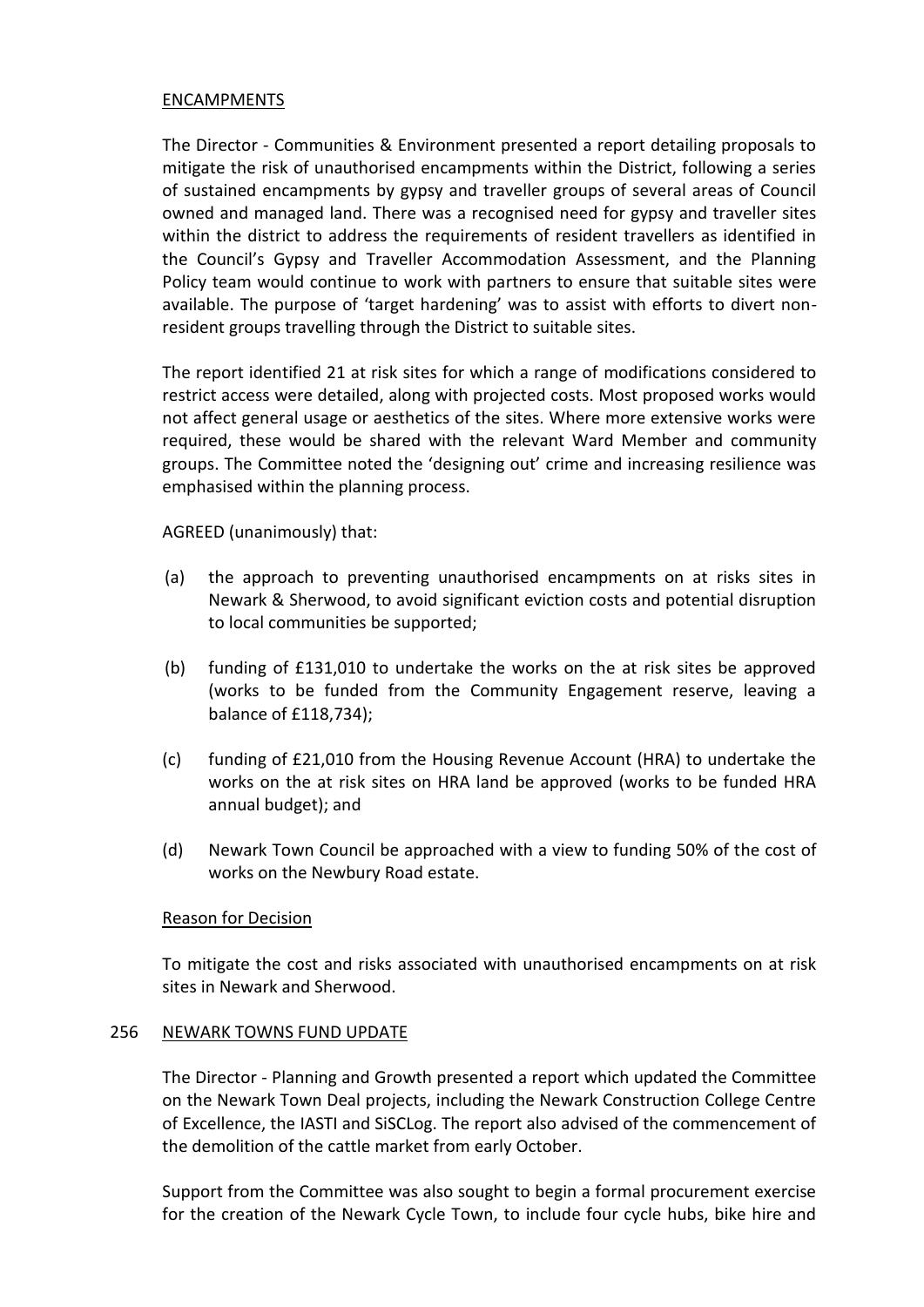storage. Members welcomed the report and agreed it would bring in investment and employment to Newark, and aspirational options for young people.

AGREED (unanimously) that:

- (a) the updates provided be noted;
- (b) £200,000 be added to the Capital Programme in relation to the Cycle Town project of the Town Investment Fund programme, funded by the Towns Fund; and
- (c) Members support the Newark Cycle Town project, supporting that a full procurement takes place and that the Council's land-holding at Castle House adjacent to Castle Rail Station, be a location for a cycle hire hub subject to receipt of private match funding of no less than £50,000 in the form of sign-up from local employers.

# Reason for Decision

To continue the development the Newark Towns Strategy and Investment Plan.

# 257 ENVIRO CRIME - STRENGTHENING OUR ENFORCEMENT ACTIVITY

The Director - Communities and Environment presented a report which proposed to increase the Authority's enforcement capacity through a one-year pilot arrangement with a private sector company targeting low-level environmental crime.

Under the proposals, the Council would effectively authorise WISE (Waste Investigations, Support and Enforcement) to undertake enforcement activity for a range of environmental crimes, largely under the various sections of the Environmental Protection Act 1990. This would cover litteri9ng, dog fouling, graffiti, Public Space Protection Orders and fly-tipping. This increased capacity would supplement the work of the Community Protection Officers in their role in responding to incidents and a wide range of community interventions.

The report also detailed positive feedback from neighbouring authorities who had undertaken similar schemes with WISE. The Committee welcomed the proposals and noted that performance data detailing where Fixed Penalty Notices had been issued could be shared Members. The Leisure & Environment Committee recommended adoption of the pilot project at their meeting held on 21 September 2021.

AGREED (unanimously) that a one year Enviro - crime Enforcement pilot project with WISE be approved.

## Reason for Decision

To consider enhancing enforcement capacity to enable delivery of the Council's objectives, recognising the challenges that have been brought to this objective with responding to the pandemic.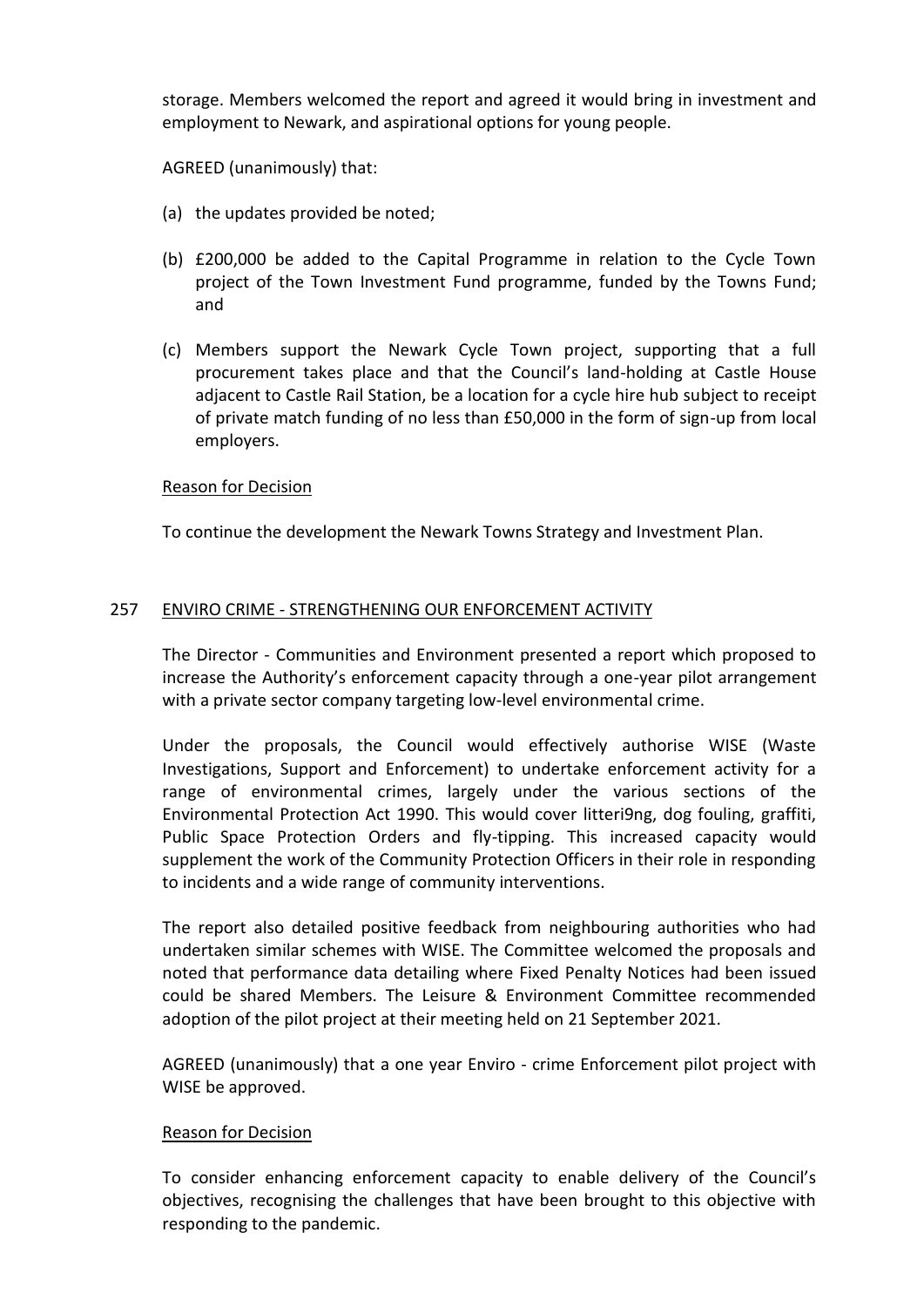## 258 THE NOTTINGHAM AND NOTTINGHAMSHIRE COMPACT

The Health Improvement & Community Relations Manager presented a report which sought adoption of the Nottingham and Nottinghamshire Compact. The Compact asks public sector partners and the voluntary community sector to commit to a set of shared values and principles which support long-term development of effective partnership working. The Compact, attached at Appendix A to the report, had been borne out of the new relationships forged during the pandemic and was designed to provide a strong foundation for close collaborative working going forward.

AGREED (unanimously) that the Nottingham and Nottinghamshire Compact be referred onto Full Council for adoption.

## Reason for Decision

To recognise the value of partnership working between the public sector and voluntary community sector in respect of delivering better outcomes for the community.

## 259 PROPOSED ACQUISITION OF SECTION 106 HOUSING - SOUTHWELL

The Director – Planning & Growth, presented a report proposing the acquisition of two S106 new build affordable rented homes on the Stagfield Group Development at The Rise, Nottingham Road, Southwell. The Council's housing register showed there was strong demand for affordable units in this locality. The Developer had not succeeded in finding a housing association to take on the properties, and the Council had concluded that the transaction represented value for money.

AGREED (unanimously) that delegated authority be given to the Director - Housing, Health & Wellbeing to offer the value detailed in the exempt Appendix for the two affordable housing units at The Rise, Nottingham Road, Southwell.

## Reason for Decision

To consider the acquisition of the S106 affordable housing at Nottingham Road Southwell to enable the Council to intervene in the market where appropriate and necessary to ensure the delivery of on-site affordable housing in the district.

# 260 PAYMENT OF CHILDREN AND YOUNG PEOPLE SPACE CONTRIBUTION TO BILSTHORPE PARISH COUNCIL

The Director - Planning and Growth, presented a report which sought approval to forward fund the refurbishment of the children's play park and park at Maid Marion Way, Bilsthorpe from funding secured under a Section 106 agreement linked to the Oldbridge Way development in order to enable the Parish Council to progress the proposed works. The Parish Council had a scheme prepared for works to commence once funding had been secured. The advance payment could be made from Council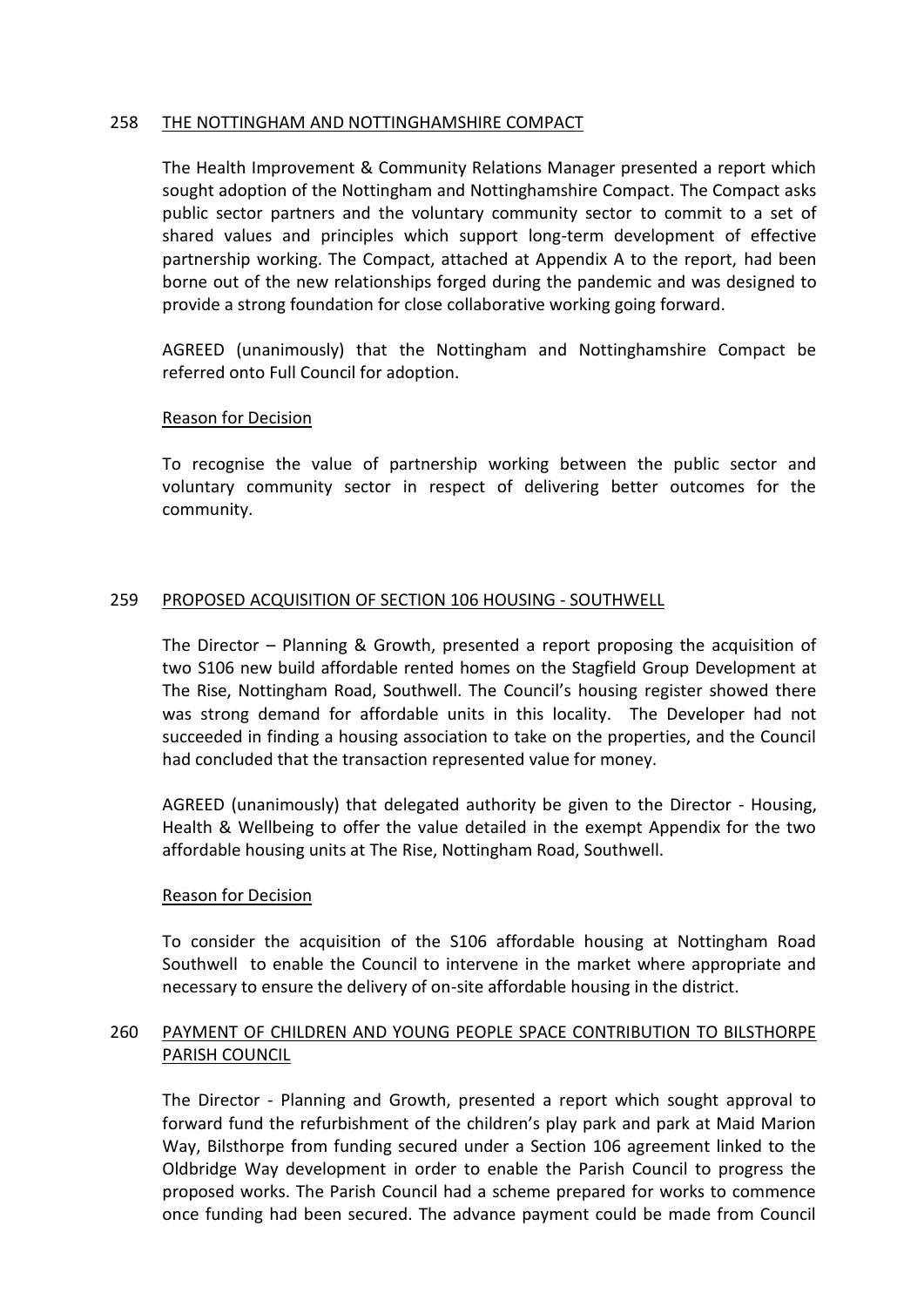reserves and the equivalent value repaid into reserves on receipt of the contribution from the developer as per the S106 agreement.

AGREED (unanimously) that:

- (a) the base sum of £111,271.20 plus indexation be transferred to Bilsthorpe Parish Council under a side legal agreement and any uplift secured through indexation also be transferred when received by the Council; and
- (b) a capital budget be created for £111,271.20, funded by borrowing until such time that the section 106 contribution is received.

# Reason for Decision

To enable Bilsthorpe Parish Council to progress with the refurbishment of the children's play area and park at Maid Marion Way, Bilsthorpe with its appointed project team and contractor.

# 261 GENERAL FUND, HOUSING REVENUE ACCOUNT (HRA) AND CAPITAL PROJECTED OUTTURN REPORT TO 31 MARCH 2022 AS AT 31 JULY 2021

The Business Manager - Financial Services presented a report which compared the Revised Budgets with the Projected Outturn forecast for the period ending 31 March 2022. The forecast was based on four months performance information on the Council's revenue and capital budgets including the General Fund Revenue, HRA and Capital Programme. The accounts showed a projected favourable variance against the revised budget of £0.163m on service budgets, with an overall favourable variance of £0.148m. Appendix A to the report detailed the variances in service areas and other budgets.

The report also summarised the position for the Capital Programme up to the end of July 2021. Additions and amendments to the Programme were detailed in Appendix B to the report.

AGREED (unanimously) that:

- (a) the General Fund projected favourable outturn variance of £0.148m be noted;
- (b) the Housing Revenue Account projected favourable outturn variance of £0.778m be noted;
- (c) the variations to the Capital Programme at Appendix C be approved; and
- (d) the Capital Programme revised budget and financing of £54.765m be approved.

## Reason for Decision

To update Members with the forecast outturn position for the 2021/22 financial year.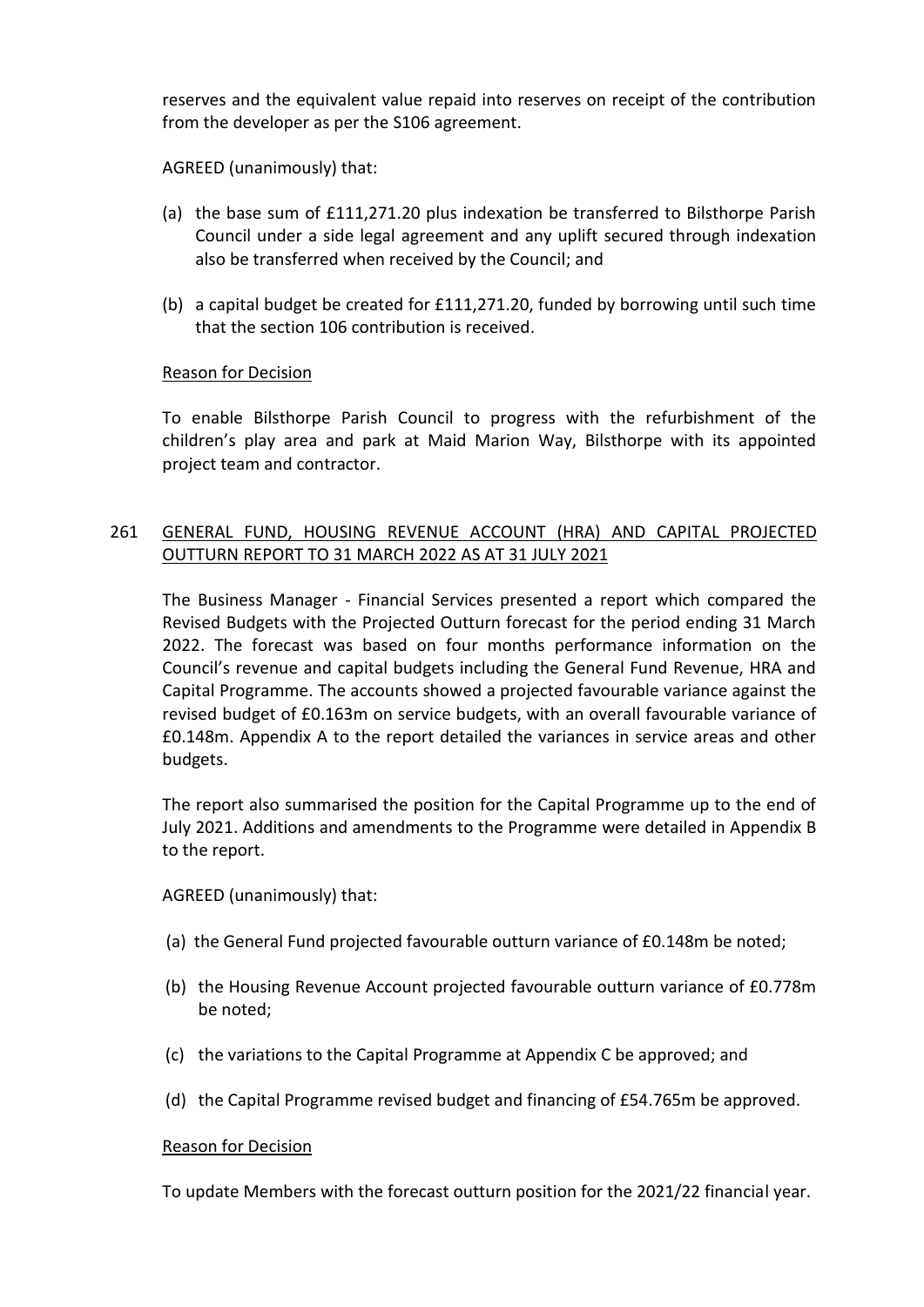## 262 ASSET DATA SOFTWARE PROCUREMENT

The Business Manager – Housing Maintenance & Asset Management presented a report which sought approval to replace Keystone, with a new Asset Management & Compliance system for the Housing, Health & Wellbeing directorate. This replacement would enable the Council to maintain a robust system for the management of property data in order to ensure the safety of tenants in their homes, and enable effective asset management.

The report detailed the issues ad risks with the existing software, set out the options for replacement, and detailed the selection process for the proposed new supplier. After extensive consideration, it was proposed that Apex was the most suitable solution.

AGREED (unanimously) that:

- (a) Members approve the preferred provider from the framework, Apex, to deliver a new asset management database;
- (b) the total one off expenditure of Apex of £160,300 funded from the HRA Development and ICT Reserve be approved; and
- (c) the additional annual revenue costs of Apex of £17,889 per year for all modules, funded by HRA efficiency savings be approved and added into future year budgets.

#### Reason for Decision

To improve the performance of the Compliance & Safety Team and ensure the health, safety and wellbeing of our tenants and employees remain paramount.

#### 263 COMMUNITY PLAN - ACTIVITY FOCUS

The Director - Customer Services & Organisational Development presented a report setting out the work that remained on-going or outstanding within the Councils Community Plan for April 2020 to March 2023. It was noted that there would continue to be a demand on the Council to support the Covid response and recovery which would continue to impact on the Council's activities.

AGREED (unanimously) that the community activities which remain to be undertaken be noted.

#### Reason for Decision

To ensure Members are aware of the focus of activities which will be undertaken for the next 18 months.

## 264 PARISH AND TOWN COUNCIL INITIATIVE FUND 2020/21 - CLEANER, SAFER, GREENER -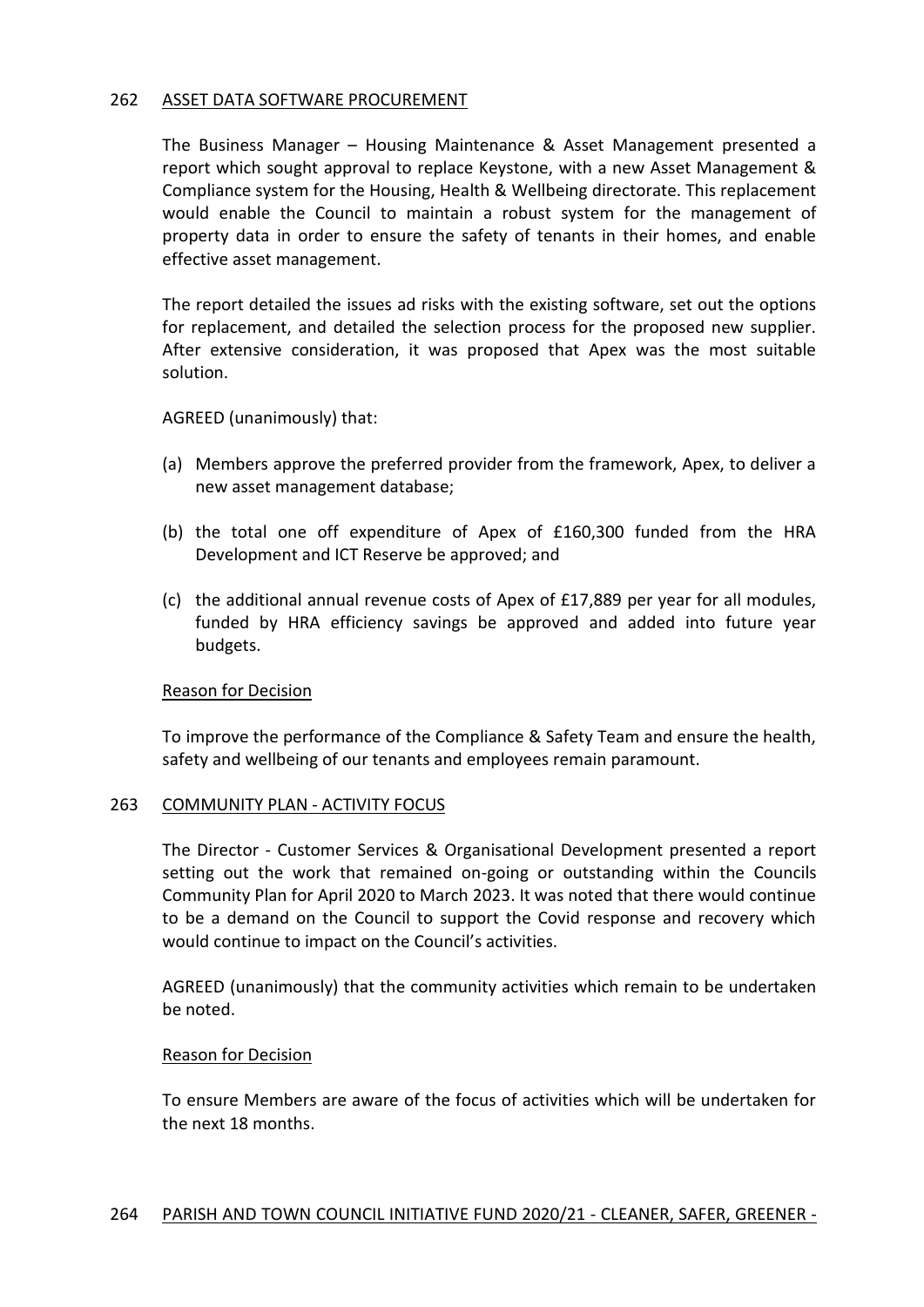## ANNUAL REPORT

The Committee considered the report of Director – Housing , Health & Wellbeing which gave an overview of the Parish and Town Council Initiative Fund awards for the 2020/2021 Greener' themed rounds. A summary of the awards made to parish councils were detailed in the appendix to the report.

## AGREED (unanimously) that:

- a) the report and Appendix A be noted; and
- b) the Parish and Town Council Initiative Fund 2021/2022 Annual Review be reported to Members during 2022.

## Reason for Decision

To enable the Council to monitor the value and impact of the Parish and Town Council Initiative Fund and the development and contribution to the Council's Community Plan 2020 – 2023.

# 265 URGENCY ITEM - TRANSFER OF S106 MONIES FOR COMMUNITY FACILITIES AND CHILDREN'S PLAY SPACE IN EDWINSTOWE

The Committee noted the decision to set up a budget in the Capital Programme for £43,479.63, financed by the Community and Children's Play Space contributions in the Section 106 Agreement reference AG1034, and to transfer to Edwinstowe Parish Council.

AGREED (unanimously) that the urgency item be noted.

## Reason for Decision

To enable a payment to be made to Edwinstowe Parish Council in a timely manner in line with other funding partners to move the projects forward.

# 266 URGENCY ITEM - TRANSFER OF SECTION 106 MONIES FOR INTEGRATED TRANSPORT CONTRIBUTION ALONG THE A1133 CORRIDOR TO THE FRIENDS OF TRENT VALE TRAIL

The Committee noted the decision to set up a budget in the Capital Programme for £24,755.63, financed by the Integrated Transport Contribution in Section 106 Agreement reference AG863, and transfer to the Friends of Trent Vale Trail

AGREED (unanimously) that the urgency item be noted.

## Reason for Decision

To enable a payment to be made to Friends of Trent Vale Trail in a timely manner in line with other funding partners to avoid any unnecessary delays and to move the project forward.